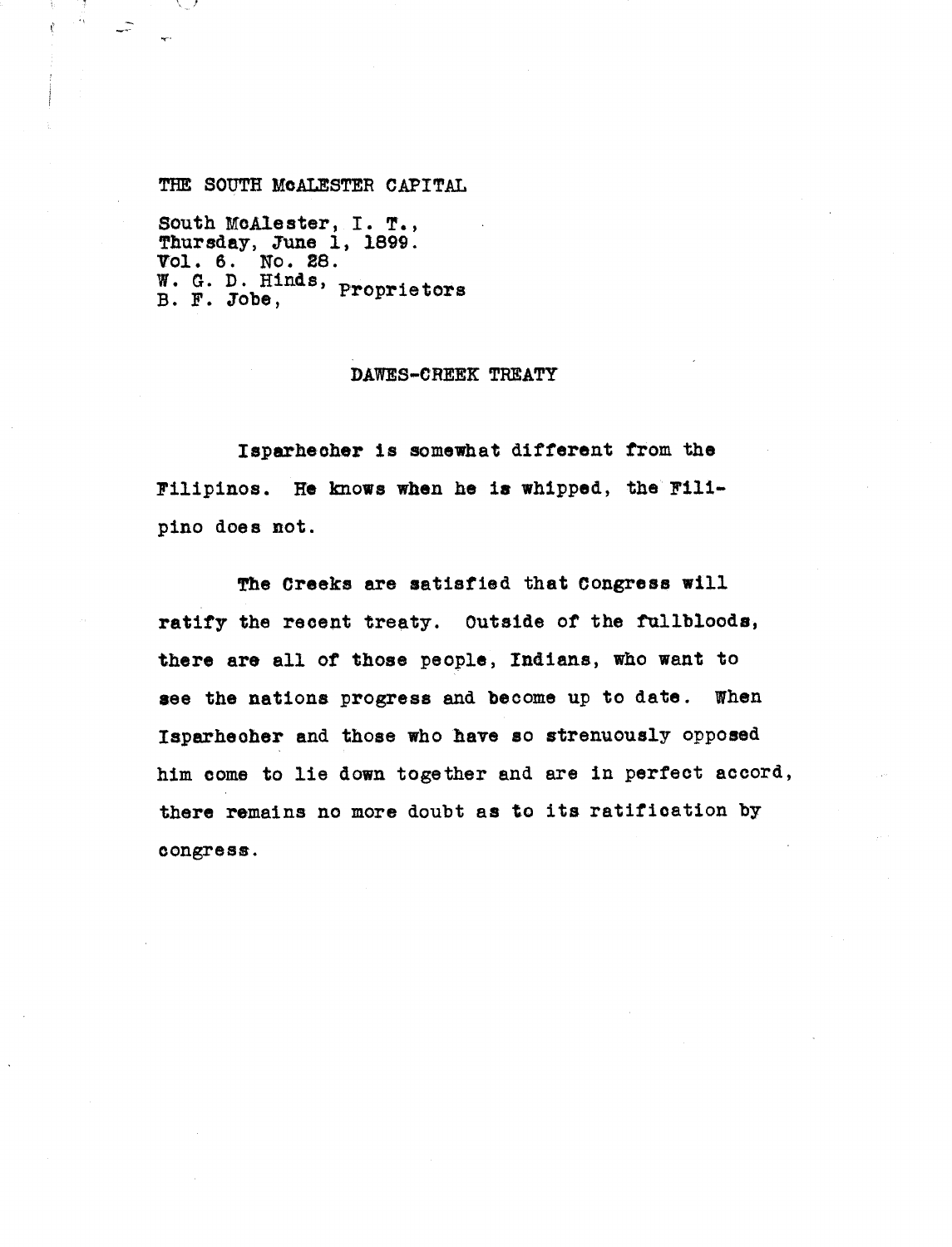ThE SOUTH McALESTER CAPITAL

South McAlester, I. T., Thursday, June 1, 1899. Vol. 6. to. 28. **W. G.** D. **Hinds, B. F. Jobe, Proprietors**

## DAWES-CREEK TREATY

Muskogee, I. T.,

May 26.

Honorable Tames Bixby, chairman of the Dawes commission, has completed the counting of the votes at the February election by citizens of the Creek nation to determine the ratification or rejection of the Dawes-Creek treaty, and returned to Muskogee today.

The treaty was ratified by a majority of 485 votes. This treaty is regarded as the best ever made with any of **the Five civilized** Tribes, and, should it be confirmed by Congress, will place the Creek people **far in advance of any of the other Five civilized tribes.** The relations existing between Isparhecher and the Dawes commission have become friendly and the Chief applied to Chairman Bixby, of the Dawes commission, for his